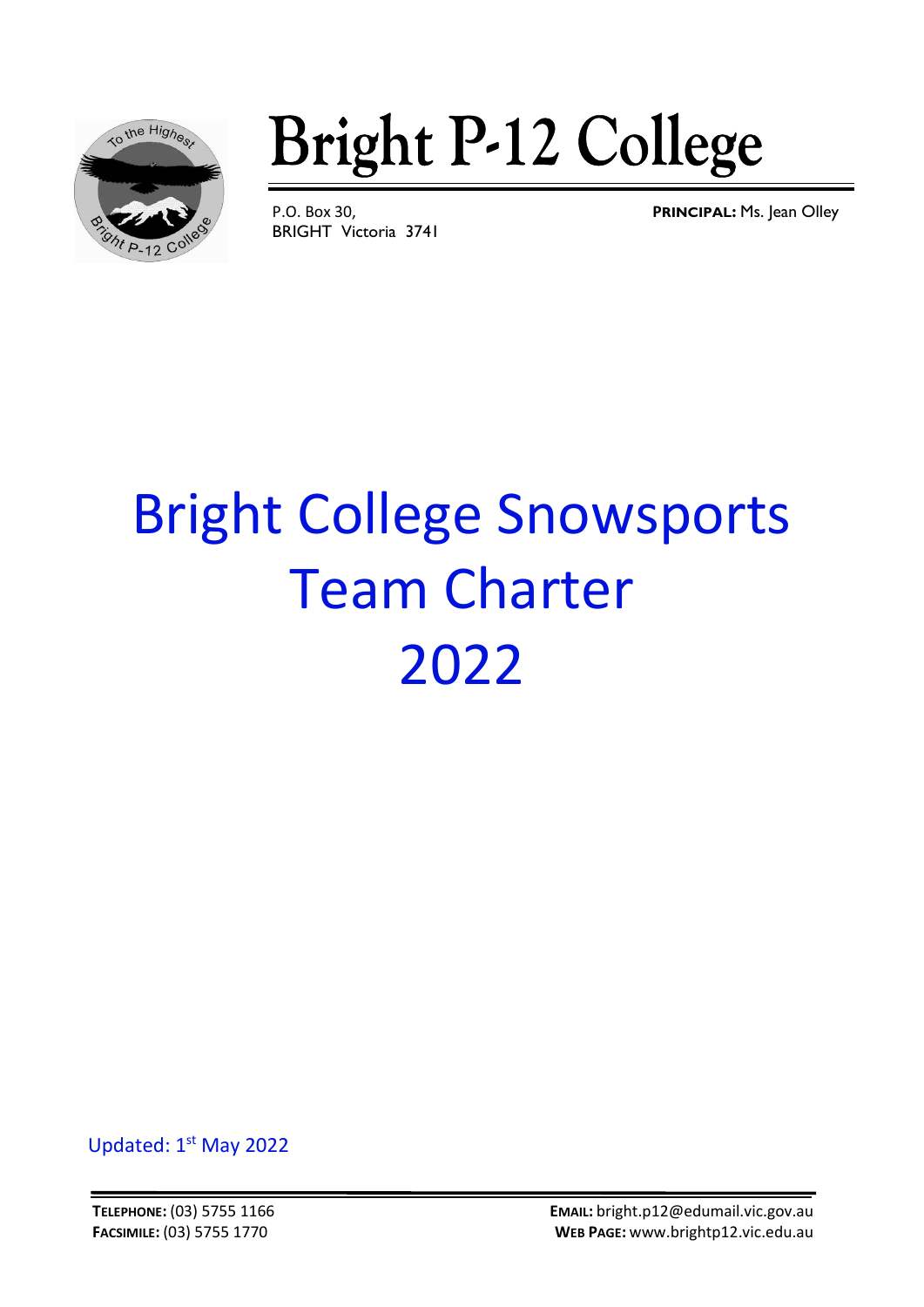# **Table of Contents**

| 1.  |  |
|-----|--|
| 2.  |  |
|     |  |
| 4.  |  |
|     |  |
|     |  |
|     |  |
| 8.  |  |
| 9.  |  |
| 10. |  |
| 11. |  |
| 12. |  |
| 13. |  |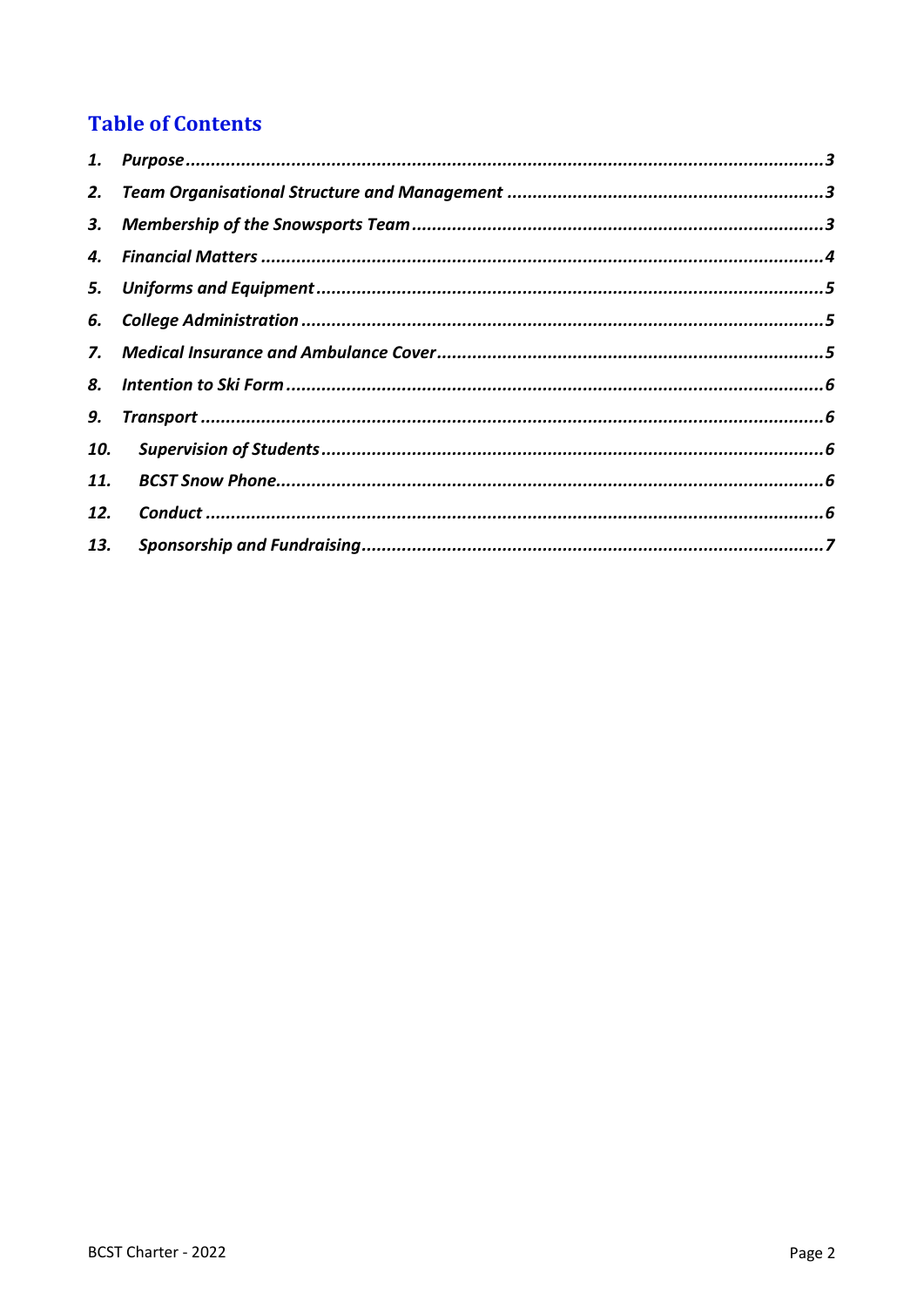The Bright College Snowsports Team (BCST) will operate within the College's and Department of Education and Training's (DET) policies and operational requirements and College Council will endorse all programs and activities.

#### <span id="page-2-0"></span>**1. Purpose**

- Promotion of snowsports as an enjoyable and challenging pursuit for students.
- Enabling all children to develop their abilities and potentials within a structured training, practice and competition program.
- Encourage achievement to the highest level, including participation in Interschools Snowsports competition and other school sanctioned events.
- Raising the profile and achievements of the College.
- Encourage family participation.
- Promoting team participation, pride and commitment.

## <span id="page-2-1"></span>**2. Team Organisational Structure and Management**

The Team will be managed by:

• An Executive Officer (Principal of Bright P-12 College) and a Committee elected by team members at the Annual General Meeting at the end of each season.

Committee Positions as follows:

- Executive Officer (Mandatory) Principal of Bright P-12 College
- Chairperson
- Mountain Managers (2 people)
- Secretary (2 people)
- Finance Officer (1 or 2 people)
- Fundraising & Marketing (1 or 2 people)
- Uniform/Merchandise
- Racing Coordinator
- 2nd Hand Snow Gear Sale Coordinator
- General Committee Members (maximum of 2 people)
- Dinner Plain Liaison
- Snow Sports Coordinator Bright P-12 College office staff member
- College Representatives Primary and Secondary Teachers that run the "Go to the Snow" program

Management meetings will be held as follows:

• As defined by the Committee.

Conflict of Interest:

• All BCST Committee members agree that by being a member of the BCST Committee, that their own personal business interest play no part whatsoever in the running and management of the BCST.

# <span id="page-2-2"></span>**3. Membership of the Snowsports Team**

In keeping with the desire to encourage students/families to participate in snowsports at a variety of levels, and to enhance partnerships with neighbourhood schools the following guidelines apply:

• Students from Bright P-12 College, BP-12 Dinner Plain Campus and the Alpine Cluster of Schools (Porepunkah, Wandiligong and Harrietville Primary Schools) are eligible to join the Team.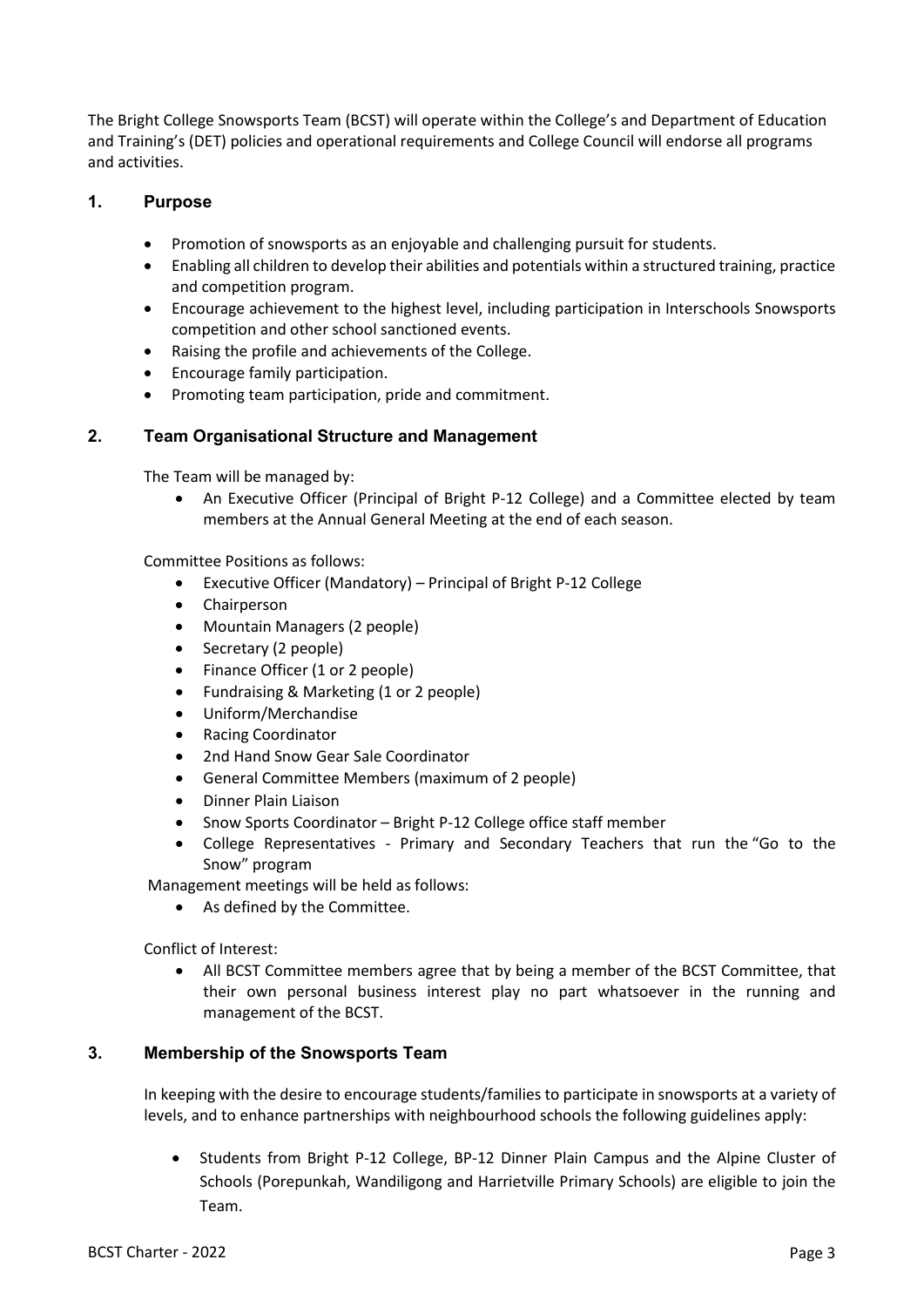- Students automatically become a member of the BCST by purchasing a snowsports program through the BCST.
- BCST may financially support team members in snowsports activities, subject to availability of funds.
- Students who are not financial BCST members must pay an annual membership fee to receive financial support for sanctioned activities, subject to availability of funds. Financial support and membership fees will be reviewed annually by the Committee.
- Students will have reached 5 years of age prior to  $1<sup>st</sup>$  June before joining the Team.
- The BCST program is not available to first time skiers or snowboarders (with the exception of cross country skiers\* – see below). All new members must be able to negotiate a Green (beginner) Run unassisted and have had experience loading and unloading a ski lift.
- The Freeride/All Mountain Program option is available to a both intermediate skiers who can ski Blue (intermediate) Runs competently and experienced skiers who can ski Black (advanced) Runs competently (both groups would be subject to minimum numbers). Students must be in Year 4 or above. The Program will consist of 30% park and 70% all mountain skiing.
- \*The cross country skiing option is available to beginner and intermediate skiers (subject to minimum numbers and adequate participants of the same ability level). As cross country skiing does not involve the use of ski lifts, experience in loading and unloading lifts is not required.
- Parent skiing lessons are offered (subject to minimum numbers) to encourage parents to improve their skiing technique to confidently ski with their children, before and after the lessons.
- Team members are encouraged to participate in the Interschools Snowsports Championships held each season.
- Team members agree to comply at all times with uniform and other regulations.
- Team members will be required to assist in team fundraising activities as requested or determined by the Committee.

# <span id="page-3-0"></span>**4. Financial Matters**

- No applications will be accepted after the due date.
- All monies will be receipted and expended through the College accounting system. A program budget will be allocated within the system so all monies can be paid at the College office, receipted through the cash register and all payments authorised by Purchase Orders.
- The Committee will review and set the student membership, uniform rental and administration fees annually (which are included in the program price).
- The Committee will draw up a budget and schedule of payments required for: ski lift passes and training packages, any Victorian Interschools Championships and any other College sanctioned events.
- Payments will be in advance and according to publicised timelines and deadlines.
- Team funds derived from fundraising, sponsorship and the like may only be expended on subsidising/offsetting costs, purchase of assets or similar, as agreed to by the Committee.
- GST Ruling
	- All parents incur GST.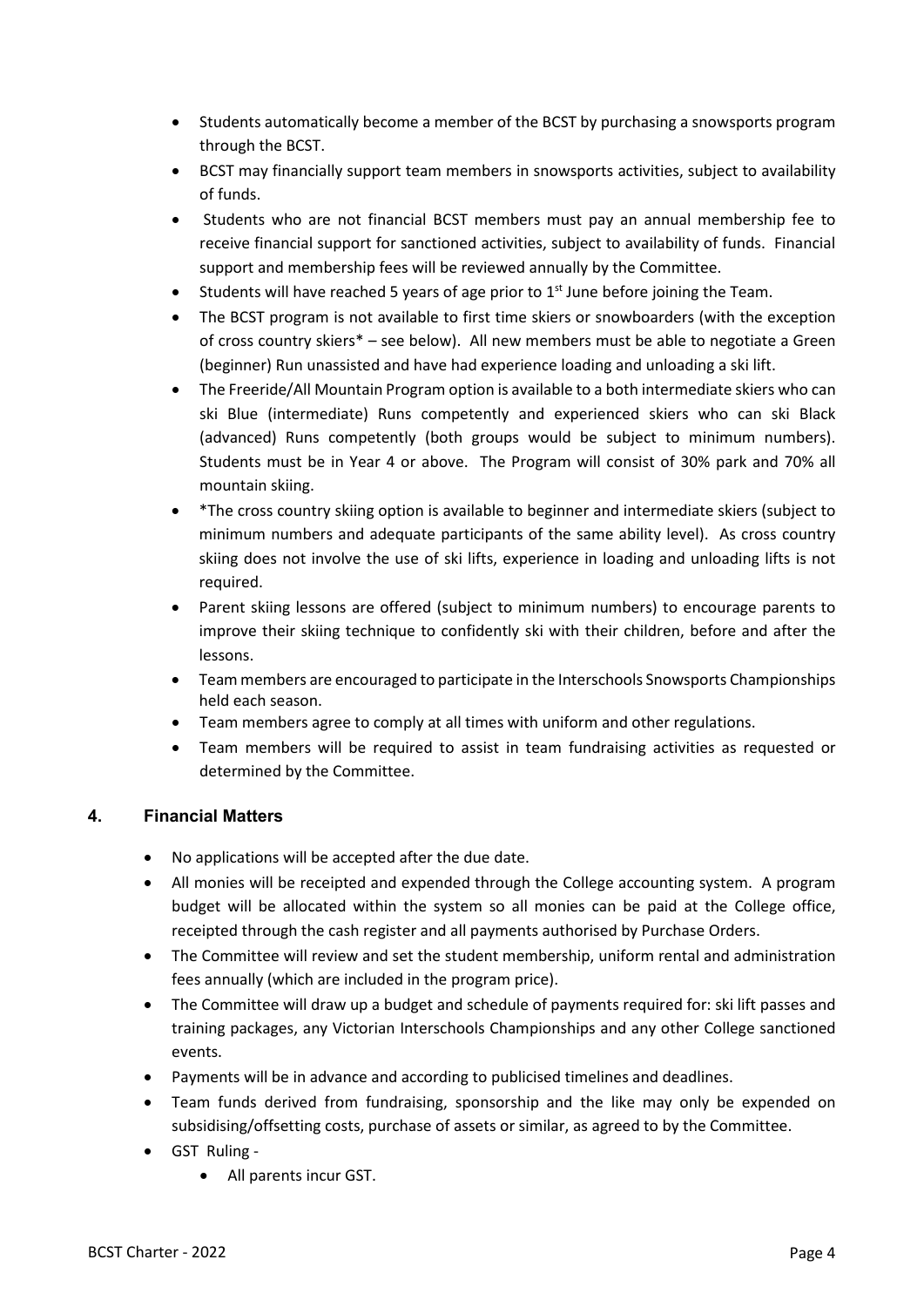- Program costs are GST free for Bright P-12 College students only (as this is a component of the Bright P-12 curriculum), this includes Dinner Plain campus.
- Students outside of Bright P-12 College, but in the Alpine Cluster of Schools, will incur GST on all program costs and associated expenses.
- Refund Policy
	- Program refunds will only be issued if notification of cancellation is received in writing one week prior to the commencement of the BCST Program (ie. Training Day 1). An administration fee of 10% will be charged.
	- Consideration will be given to extenuating circumstances, at the Committee's discretion.
	- There will be no refund for cancellation of Training Days due to extreme weather events (including road closures), as sufficient make up days have been scheduled to cover such events.

## <span id="page-4-0"></span>**5. Uniforms and Equipment**

- Team members are required to wear a team jacket. The jacket is for use during training days only and other Bright P-12 College sanctioned events eg Interschools, and should not replace snow gear for everyday wear during the season. This jacket is provided, on a rental basis, with a uniform levy built into the Program/Membership price. These will be issued on a date determined by the Committee. All jackets remain the property of BCST and must be returned at the end of the season. A fee of \$100.00 will apply for lost, damaged, named, soiled, or incomplete jackets. Jackets which exhibit excessive wear and tear will also be subject to this fee.
- Team members will not be allowed to participate in their lesson unless they are wearing the team jacket and are also required to wear an approved snowsports protective helmet when training or racing. Parents are also required to wear an approved snowsports protective helmet.

#### <span id="page-4-1"></span>**6. College Administration**

The College office staff will be responsible for:

• Accepting, receipting and maintaining a record of payments and participation.

#### <span id="page-4-2"></span>**7. Medical Insurance and Ambulance Cover**

It is important that parents know and understand that DET does not provide medical/hospital insurance cover for students at school or on school activities such as snowsports training or competition. Therefore, if a student is injured and requires medical treatment or hospitalisation parents will have to access the Medicare system or their private health insurance.

**Parents of team members MUST have family ambulance cover in case emergency transport is needed.** Evidence of appropriate ambulance cover will be required when purchasing any program.

There are School Accident Insurance schemes, which provide 24 hour, 365 days per year coverage for defined events or injuries. College Council does not endorse any insurance product.

A copy of the Medical Form (which must be completed for all students) will be lodged at the Mount Hotham Medical Centre.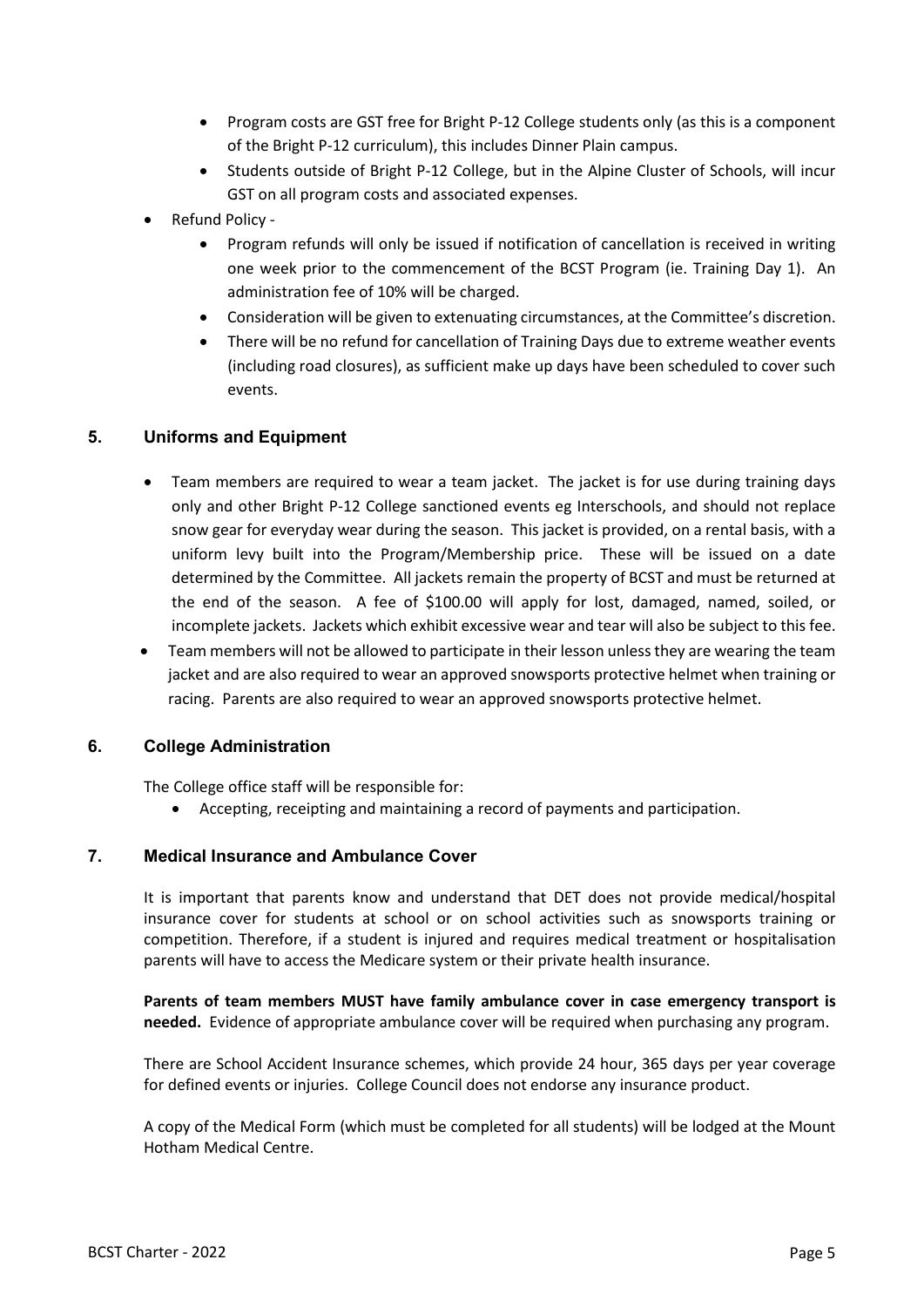#### <span id="page-5-0"></span>**8. Intention to Ski Form**

The Intention to Ski Form covers all the BCST training days for the season and must be completed and returned to the College Office prior to the start of the program, by the date stipulated. Should the College not receive this form students will not be allowed to participate in the program. If there are any changes to this form during the season, ie. a different parent will be accompanying their child/children than first indicated, or the mobile contact number has changed, please advise both the College Office and the BCST Snow Phone. It is imperative we have the correct information for each and every training day.

Please note that occasionally a ski day is cancelled, due to inclement weather or lack of snow. This day will be made up later in that season.

#### <span id="page-5-1"></span>**9. Transport**

BCST members must be accompanied to the mountain by their own parents in private vehicles. Dinner Plain students must be accompanied to Hotham Village by their own parents in private vehicles or school approved methods. (The College or Committee will not organise private transport.)

#### <span id="page-5-2"></span>**10. Supervision of Students**

The Committee will ensure that appropriate ratios of approved supervisors/parents are met for any training or competition excursions.

On weekdays and weekends the health, safety and wellbeing of students is the responsibility of the nominated accompanying parent as per the Intention to Ski Form.

**Parent supervision is compulsory for all BCST members.** Students must be accompanied by their own parent/s to and from the mountain and also be supervised by their own parent/s whilst free skiing/snowboarding before and after lessons. This is a DET requirement for the BCST Program and if not adhered to puts the BCST Program at risk. Any breaches will be reported to the Executive Officer (College Principal).

#### <span id="page-5-3"></span>**11. BCST Snow Phone**

A BCST Mountain Manager/Committee Member will be contactable on the BCST Snow Phone each training day and throughout the season on 0477 345 325. All enquiries should be made to this number only.

# <span id="page-5-4"></span>**12. Conduct**

In order to achieve the Purpose (Section 1) of the Team, and ensure smooth running of all training/racing programs, family enjoyment, as well as minimising risks to students, teachers and other snow sports participants, all students must:

- Abide fully with the Team's charter and rules.
- Follow all directives issued by the Instructors, Committee, persons supervising or coaching team members.
- Behave at all times in a manner that brings credit to the College.
- Follow the Snowsafe guidelines. (Snowsafe website [www.snowsafe.org.au\)](http://www.snowsafe.org.au/). For further information about the Alpine Code of Conduct please go to: [http://snowsafe.org.au/alpine](http://snowsafe.org.au/alpine-skiing-and-snowboarding-planning-and-safety/)[skiing-and-snowboarding-planning-and-safety/](http://snowsafe.org.au/alpine-skiing-and-snowboarding-planning-and-safety/)